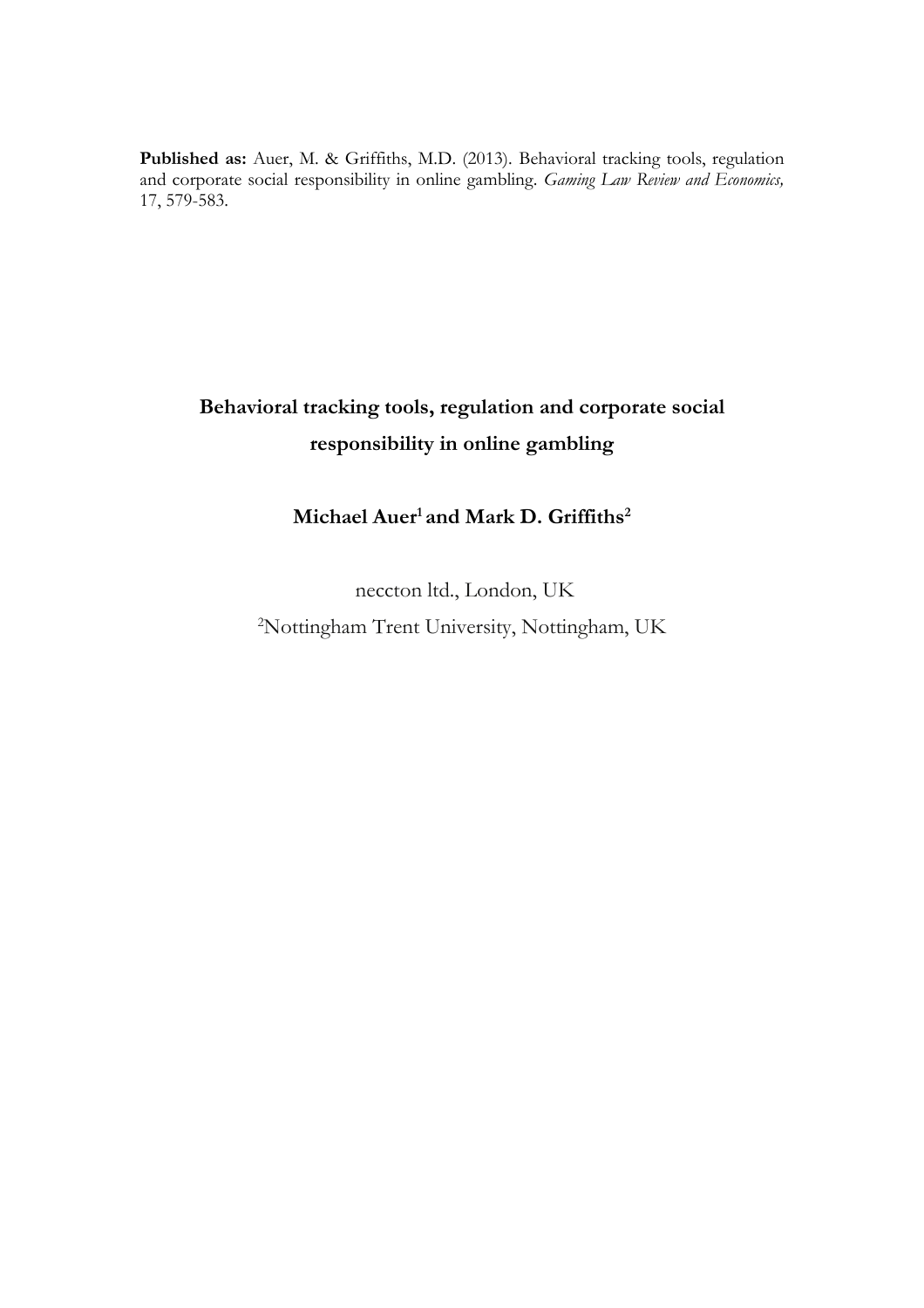Over the last decade, the gambling market has changed dramatically. There are now increased opportunities to gamble almost anywhere and at any time via internet and mobile phone technology. This article briefly focuses on corporate social responsibility in online gambling. Online gambling is regulated differently across the world. For instance, there is no European wide regulation of internet gambling and it is up to individual member states to decide whether they allow online gambling in their territory and whom they grant operating licenses. The same is also true for the USA. There are an increasing number of countries that have legalized online gambling. For example, Denmark has issued more than 30 online gambling licenses. 1

In addition to state licensed operators (that typically can only offer games to citizens within their jurisdiction), there are large numbers of operators located in places like Malta or Gibraltar that offer their online games to everyone worldwide. Such operators only have to adhere to the responsible gaming standards in one jurisdiction (e.g. Malta, Gibraltar) though they operate globally. Only recently have various states in the European Union regulated their online gaming market. For instance, Italy has entrusted the governmental agency AAMS (Amministrazione Autonoma dei Monopoli Stado – Autonomous Administration of the State Monopolies) with all gaming-related matters. The AAMS is responsible for issuing gaming licenses and for enforcing all legal aspects of gambling. Consequently, Italy has shifted from banning all online gaming into a regulated market where online gambling is offered by private organizations but monitored by a governmental body.

Another example of a partial regulation is currently in progress in Germany. Under a newly ratified law, 20 online sports betting licenses will be issued.<sup>2</sup> Online casino gambling will still not be allowed under nationwide German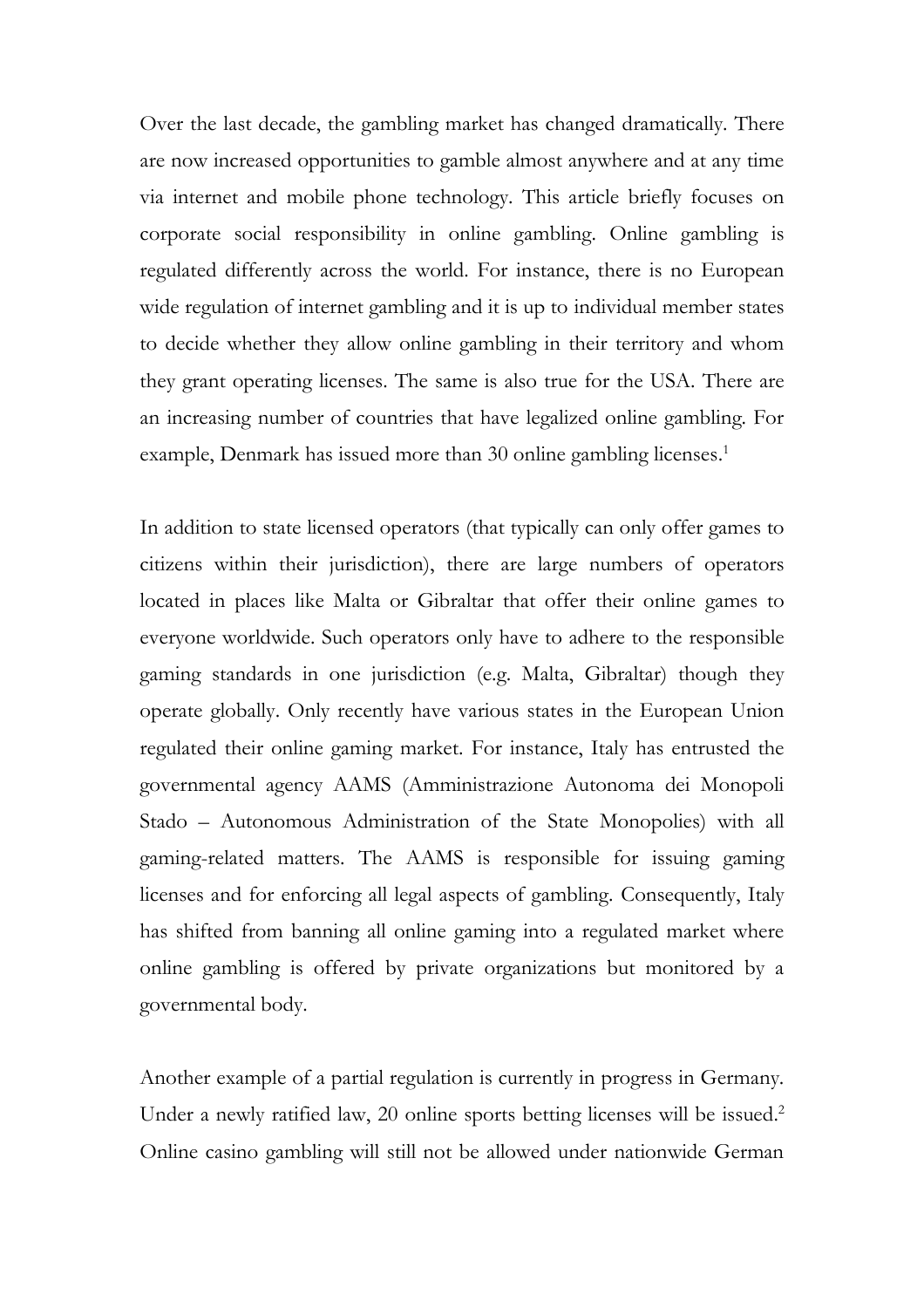law. However several federal German states have different laws regarding online gambling and has led to major legal confusion over the past year. Part of this confusion is due to the federal organization of Germany. In 2012, Delaware became the first state to enter legal online casino gambling in the USA. <sup>3</sup> The legislation allows all types of online games like slots, roulette, blackjack and poker. These recent US developments stand in stark contrast to the *Unlawful Internet Gambing Enforcement Act* that was signed by George Bush in 2006. <sup>4</sup> After its introduction it changed the online gambling market as many big operators (e.g., *Party Gaming, 888*) left the US market.

State licensed operators are not only restricted in who can play their games but must also follow specific responsible gaming procedures as laid down by the jurisdiction in question. Consequently, many operators seek certification by independent organizations such as the *World Lottery Organization* or *GamCare* to help in (i) getting operating licenses from regulating gaming authorities, and (ii) demonstrating commitment to social responsibility and facilitating trust amongst its players. In order to be certified by leading accreditation agencies, specific responsible gaming procedures have to be implemented. Such protocols include:

- *Age and identify verification:* This is to ensure that only adults from within a specific jurisdiction are able to play (i.e., to exclude minors and those living outside the designated country from gambling). Here, responsible online gaming operators use reliable external databases to check the identity of all potential customers.
- *Player education:* Responsible online gaming operators are now offering players information about the nature of gambling. Such information educates players about different aspects of gambling (e.g., the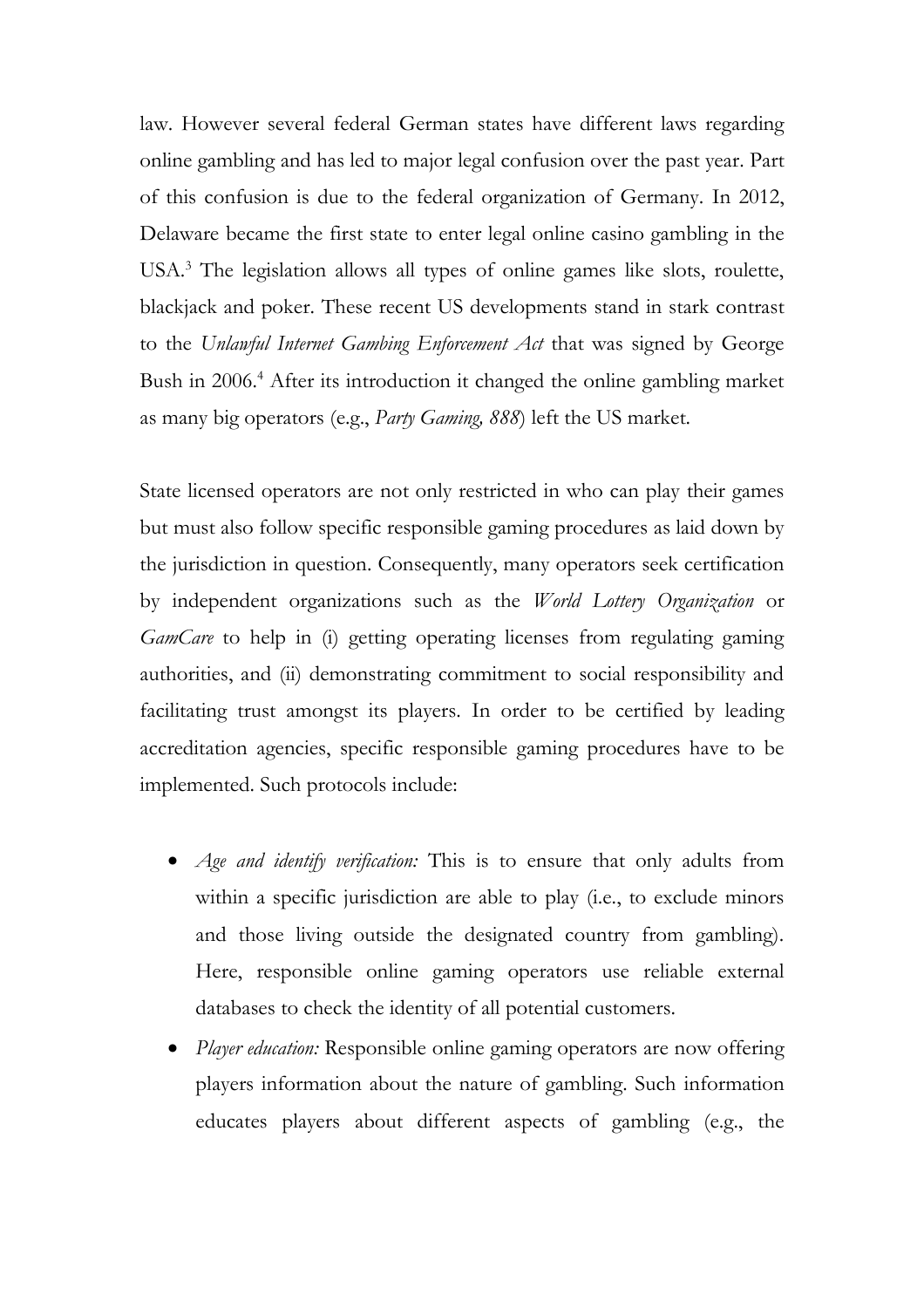probabilities of winning, potential problems with gambling, false belief systems, the independence of game events, etc.).

- *Mandatory and voluntary limit setting:* Most state licensed operators now have mandatory cash limits to help players minimize losses. Players cannot exceed certain 'cash in' (deposit) limits or lose more than a certain amount of money within a certain time period (e.g., week or month). Many responsible online gaming operators also offer their players the possibility to voluntarily limit the time and/or money spent gambling.
- *'In-play' notifications:* Some responsible online gaming operators also alert their customers about their gambling behavior while they are actually playing. For instance, in order to be certified by *GamCare*, gaming operators have to implement a 'pop-up' notification system that lets gamblers know they have been playing continuously for an hour.

We recently published a study that investigated the effects of voluntary limit setting among high intensity online gamblers. <sup>5</sup> We found that limit setting was effective in reducing gambling behavior among the target group (of the most gaming intense players). The effects of the different types of limit setting (i.e., money and time) varied across different game types (for instance, time limits were most effective in reducing intense poker play while spending limits were most effective in reducing intense playing of casino games).

All these responsibility measures are applied to all players but do not take into account the individual gambling behavior. We believe that when it comes to responsible gambling, players should be handled individually, and take into account their individual gambling behavior. Furthermore identification of playing patterns is not enough. In order to change behavior,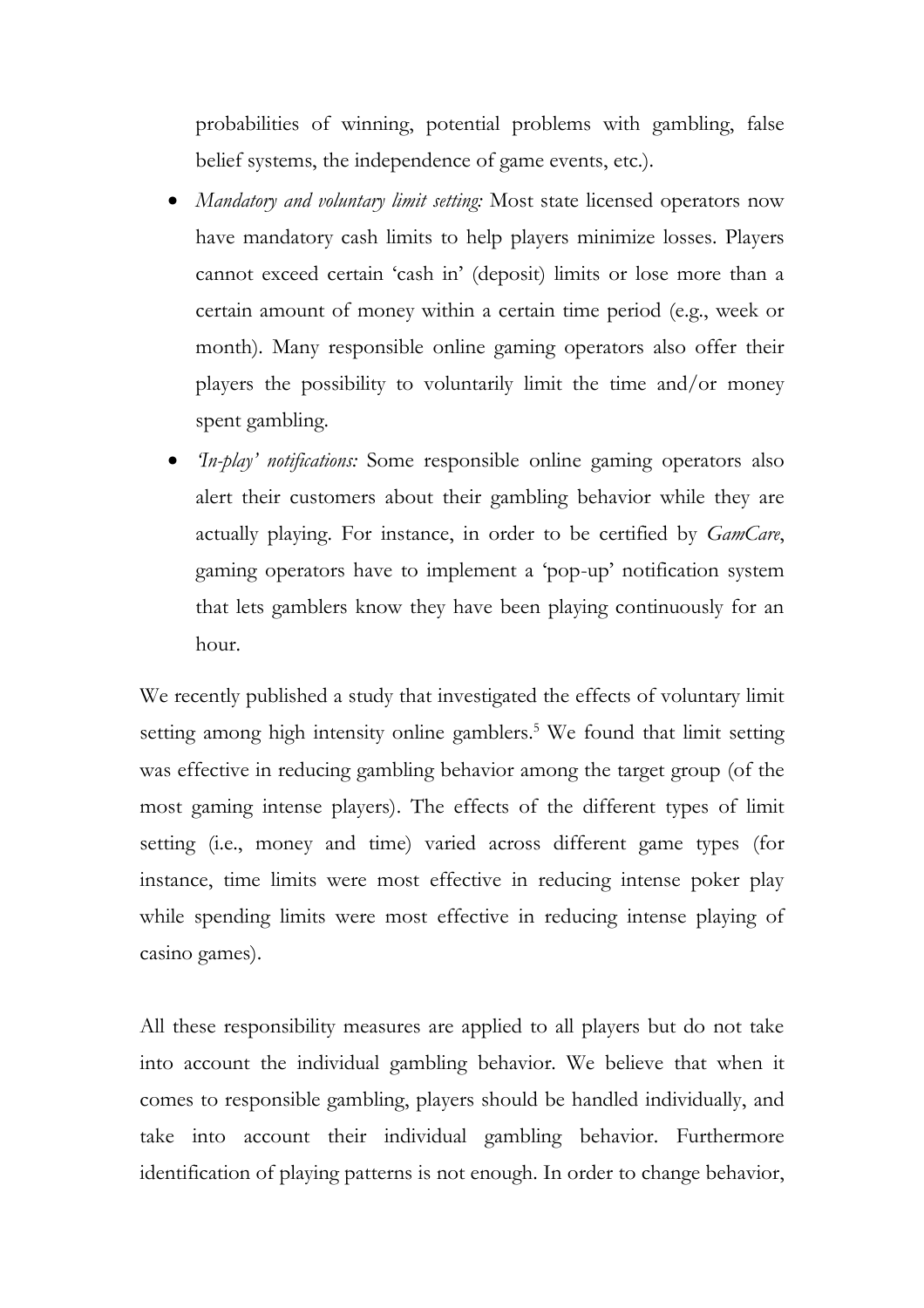online gaming operators have to communicate with their players. Consequently, behavioral tracking tools (e.g., commercially available tools like *mentor (neccton ltd.)* and *PlayScan (PlayScan AB)*, or company-developed tools like *Observer (888*) can help in this regard.

Behavioral tracking tools tend to be customer-centric that supports players' gaming decisions. Some of these tools provide players with personalized information about their gambling behavior. Such systems typically utilize personalized behavioral tracking data in order to give personalized feedback. Here are some of the main reasons why behavioral tracking can be important to online gaming operators.

- (1) *The psychology of gambling:* Players have different motivations for gambling. Some players gamble primarily to relax, whereas other gamblers seek action and excitement. <sup>6</sup> These, along with several other motivators, lead to specific playing patterns. Behavioral tracking tools can help extract those patterns and advise gamblers accordingly about how they can change their behavior if they so wish.
- (2) *Motivational self-efficacy enhancement:* Studies have shown that messages during or after play have beneficial harm minimization effects on gambling behavior. 7-10. The best tools should be able to personalize communication with players. Such communication plans should be based on the concept of motivational interviewing, which has proven to be successful in a wide range of areas for instigating behavioral change.
- (3) *Recovery in the absence of abstinence:* Studies have shown that up to 90% of recovered problem gamblers still occasionally gamble. Behavioral tracking tools should aim to keep gambling safe and fun.<sup>11</sup> However,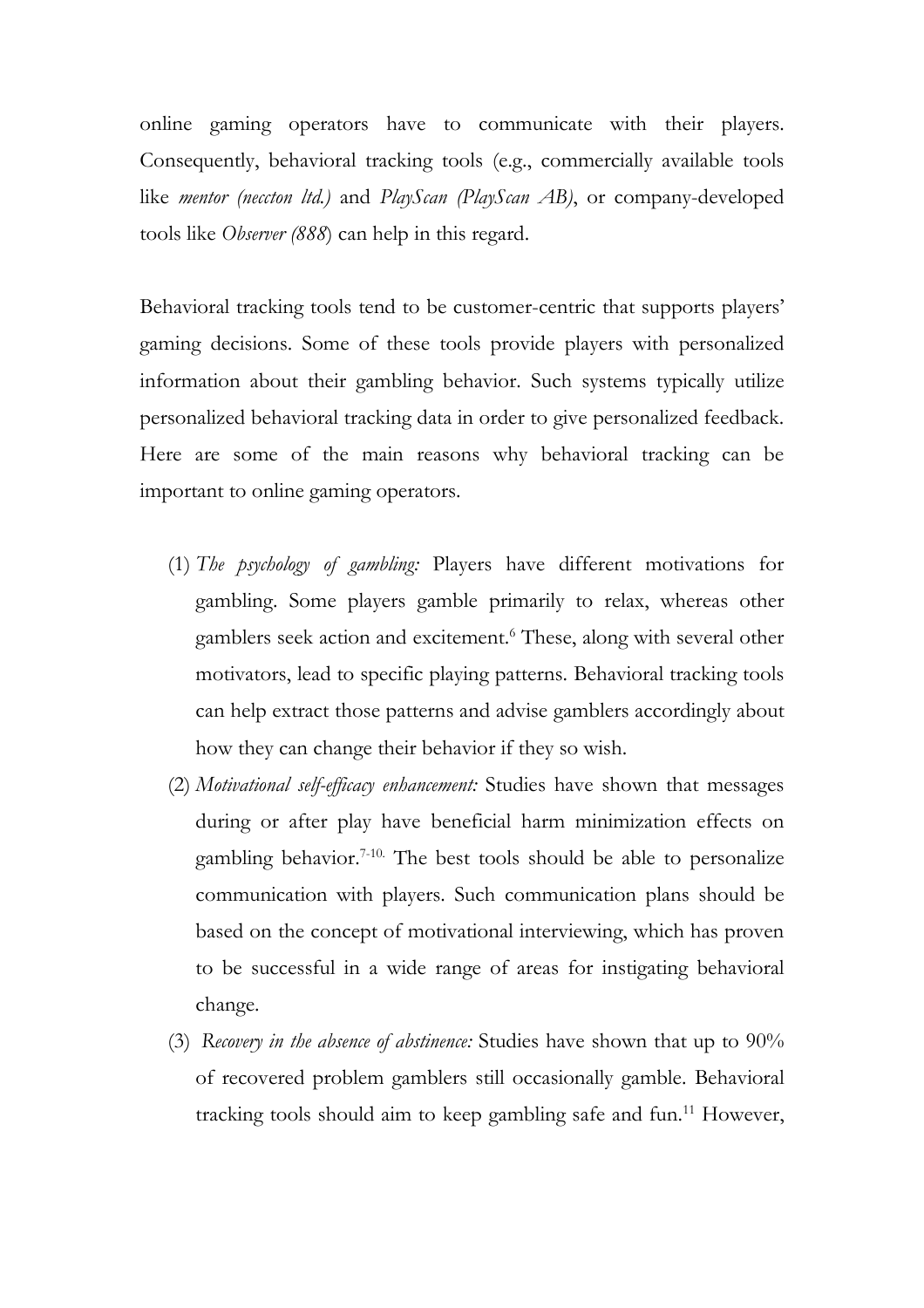such systems should also support the small percentage of gamblers who financially (or temporally) overextend themselves.

- (4) *Identification of high-risk sub-groups:* Behavioral tracking tools should be able to identify subgroups of gamblers and provide gamblers with the right information at the right point in time. Furthermore, personalized messages should follow the concept of motivational interviewing to ensure a higher likelihood of behavioral change.
- (5) *Satisfied players:* The main objective of any behavioral tracking tool should be player protection. For most players, gambling is an enjoyable leisure activity. However, a small minority of players can encounter problems. Behavioral tracking tools should be able to detect undesirable behavioral tendencies and initiate personalized communication with players with the aim of preventing problematic gambling. Consequently, players can continue to enjoy their gambling, and customer satisfaction increases.
- (6) *Increased loyalty:* The gaming market especially the online market is a highly competitive environment. Attracting new players can be expensive, and every customer lost impacts negatively on the financial investment made through marketing and advertizing. Loyalty is the key to repeat custom over the player's lifetime. The longer that players use an operator's product, the higher the revenue per player. However, once players run into gambling problems, they are typically lost forever. Behavioral tracking tools can help players to enjoy gambling within limits, while extending their lifespan as a player. This gives online gaming operators the opportunity to build up a stable and profitable customer relationship (benefitting both players and operators).
- (7) *Increased trust:* Attracting players in a highly competitive gaming market requires extensive marketing investment. But how can players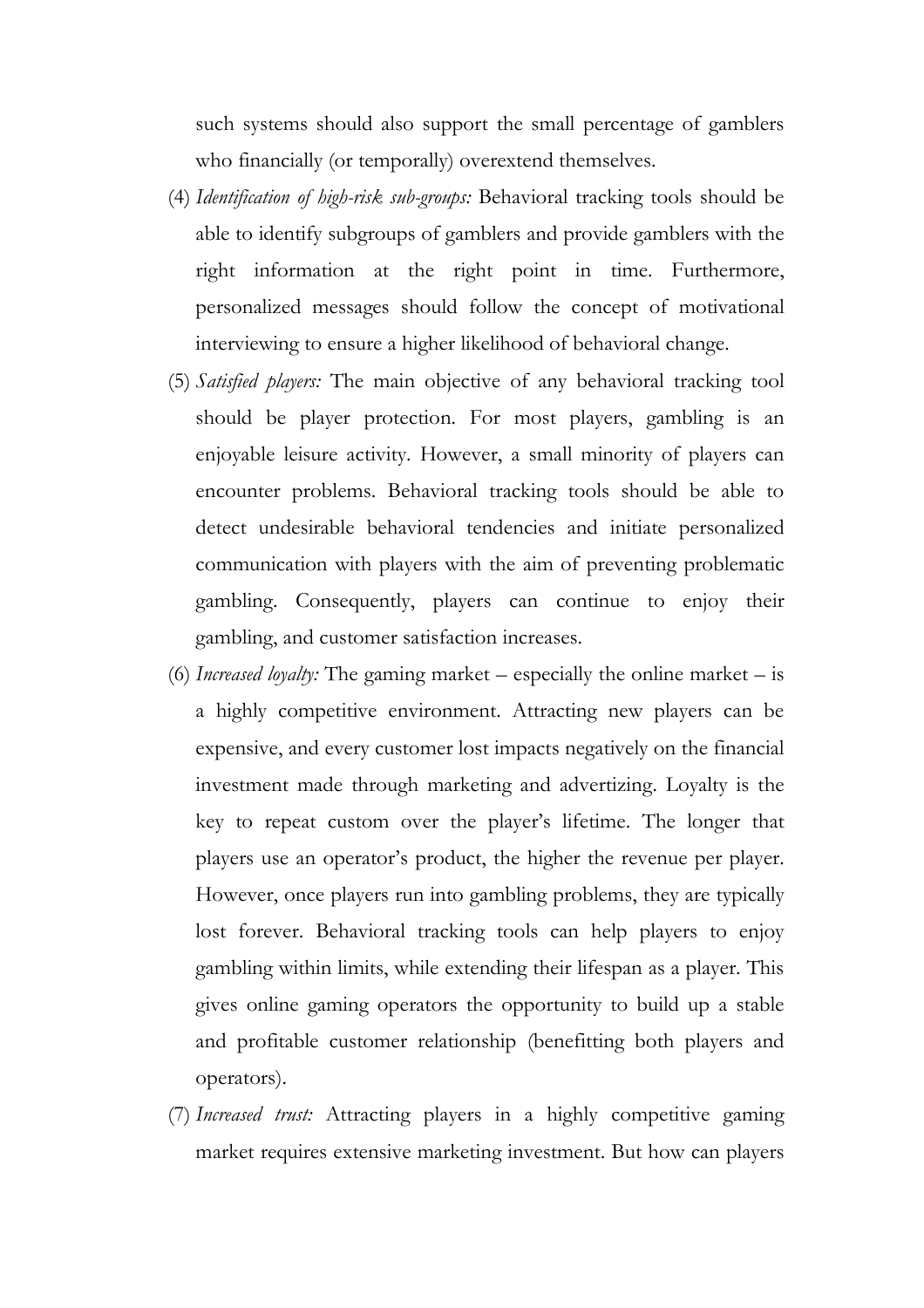distinguish trustworthy operators? Behavioral tracking tools indicate both objectivity and transparency and help empower trust. It signals a strong customer-centric approach. A high level of trust increases and strengthens existing customer relationships, and helps to attract new customers. Behavioral tracking tools also signal transparency to regulators and the community, which in turn increases confidence in online gaming operators.

Good behavioral tracking tools should be able to support informed player choice, and also help online gaming operators gain more insight into their players' behavioral patterns. Such tools have the potential to supply gaming operators with valuable information through standardized reports. The standardized data interface can be used to immediately answer both *ad hoc* and recurring questions. This knowledge can in turn be used to optimize the player experience and keep gambling both safe and enjoyable.

The next key issue is to determine which specific features of behavioral tracking tools are the most effective in facilitating and enabling behavioral change in gamblers for the better. The scientific understanding of behavioral tracking tools should (where possible) utilize empirical evidence to underpin their design and implementation. The main target populations for behavioral tracking tools are at-risk players or those who are developing a problem. Behavioral tracking tools should thus focus on significant changes in behavioral indicators such as time spent or money spent. The main focus for behavioral tracking tools lies in providing personalized information and pursuing the motivation to change maladaptive behavior.

For these reasons, it is suggested that behavioral tracking tools should be based on the concepts of the stages of change model.<sup>12-13</sup>. The stages of change model assumes that in order to change people's behavior, a person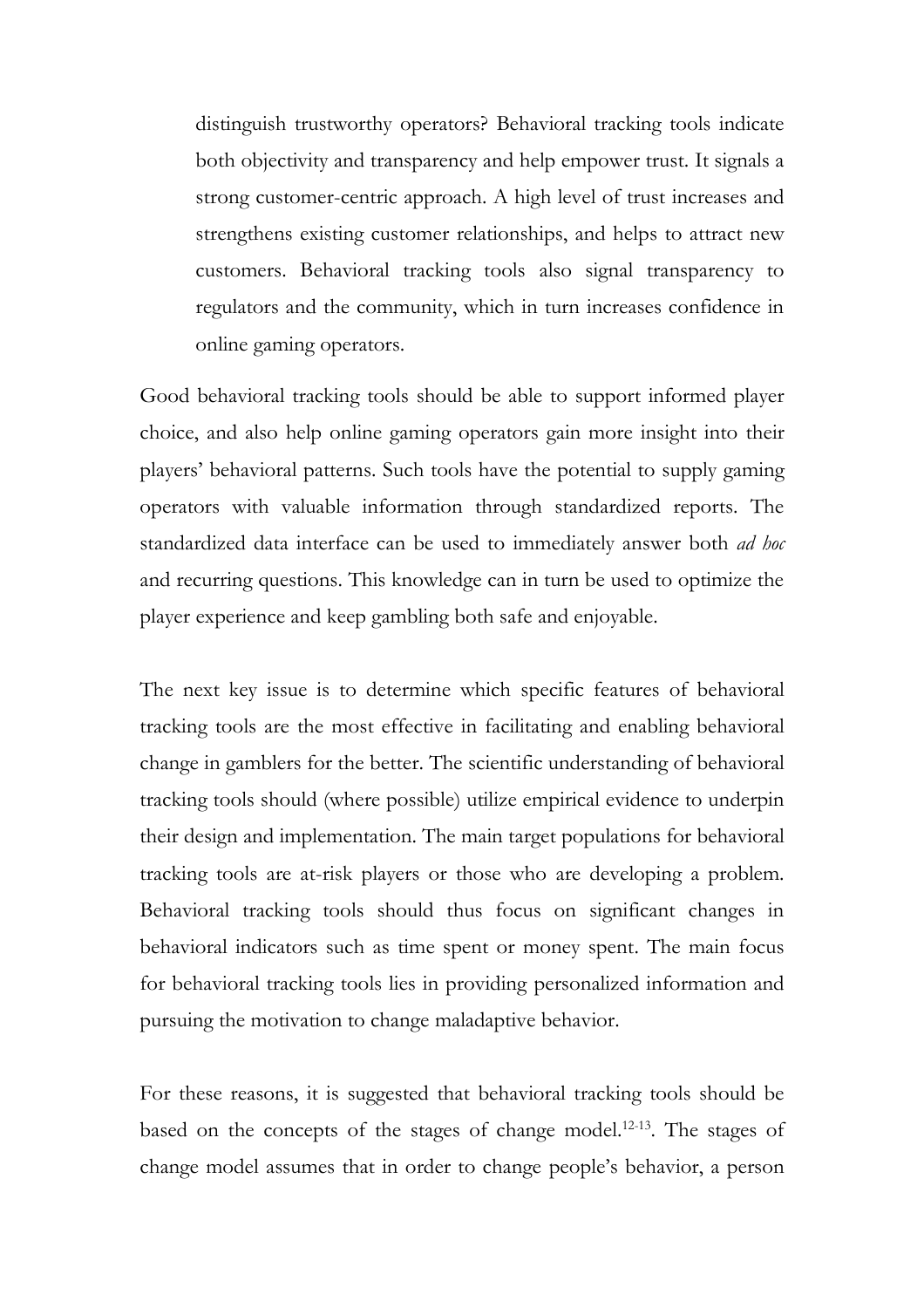goes through various stages from pre-contemplation through to maintenance. Miller and Rollnick<sup>14</sup> introduced the related concept of Motivational Interviewing. They found that an emphatic style improved treatment outcomes, regardless of the type of intervention used. One important aspect of these approaches is that they improve the motivation to change by enhancing self-efficacy. Motivational interviewing has proven to be effective in various settings. 15-18

In gambling environments, the way feedback is presented has proven to be significant. Where as static messages do not seem to be effective, interactive pop-up messages and animated messages appear more effective in changing irrational belief patterns and behavior. <sup>7-10,19-20</sup> Monoghan and Blaszczynski<sup>9</sup> demonstrated that self-appraisal messages had a significantly greater selfreported effect on thoughts and behaviors than information and control messages. They also found that messages encouraging self-appraisal resulted in significantly greater effect on self-reported thoughts and behaviors during both the experimental session and in subsequent play of electronic gaming machines. Monaghan and Blaszczynski<sup>10</sup> also noted that the focus should be on signs that encourage players to reflect on (i) the amount of time or money they have spent, (ii) comparative expenditure patterns to help set personal limits, and (iii) whether they need appropriate self-regulatory action.

In order provide personalized feedback, the individual behavior has to be addressed. Various types of gamblers that have been described in literature can partly be deduced by specific playing patterns, such as binge gamblers who show short but intensive bursts of gambling behavior.<sup>21-23</sup> Griffiths and Whitty<sup>24</sup> have also reported that specific behavioral indicators such as chasing losses and tolerance can be detected by behavioral tracking tools.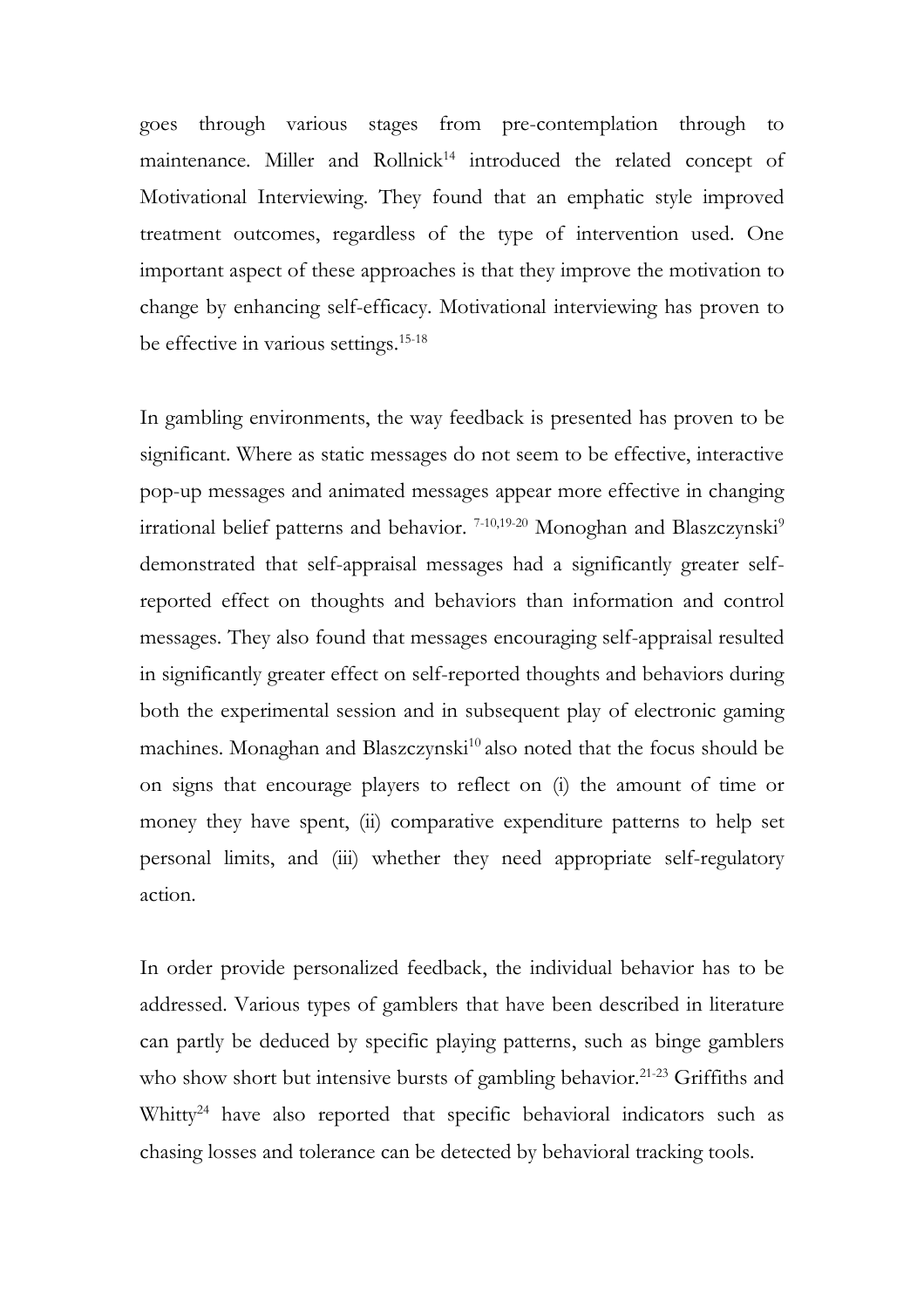Identifying gambling patterns and addressing them with personalized messages that are based on the concept of motivational interviewing is therefore essential in the development of effective behavioral tracking tools. Methodologically, problem gambling can be predicted<sup>20</sup> but these approaches might not be useful in vivo. Predictive models are complex mathematical formulas that are not transparent to the individual. Different reasons might lead to the classification as a risky gambler. However, changes in behavior can only be achieved if operators provide gamblers personalized feedback about their actual behavior and specific significant changes that might have occurred. For that reason binary predictive models are neither sufficient in helping players to better understand their gambling, nor are they helping to change behavior if necessary.

The findings of Lapham and colleagues<sup>25</sup> also support this point of view. In their study of web-based alcohol intervention, they suggested that feedback needs to be transparent, as participants are nearly universal in their wish to know how they were assigned to their particular risk category. In offline settings using surveys or clinical interview, players can be classified according to screens such as the South Oaks Gambling Screen <sup>6</sup>, DSM-IV<sup>27</sup>, and/or the Canadian Problem Gambling Index. <sup>28</sup> However, in real gambling settings, gaming operators only observe players' gambling behavior. Griffiths and Whitty<sup>24</sup> have described the drawbacks of online behavioral tracking compared to self-reflected information. Using self-excluded players to built predictive models may not be a particularly helpful approach. Selfexclusions can happen for many reasons and are not perfectly correlated with problem gambling.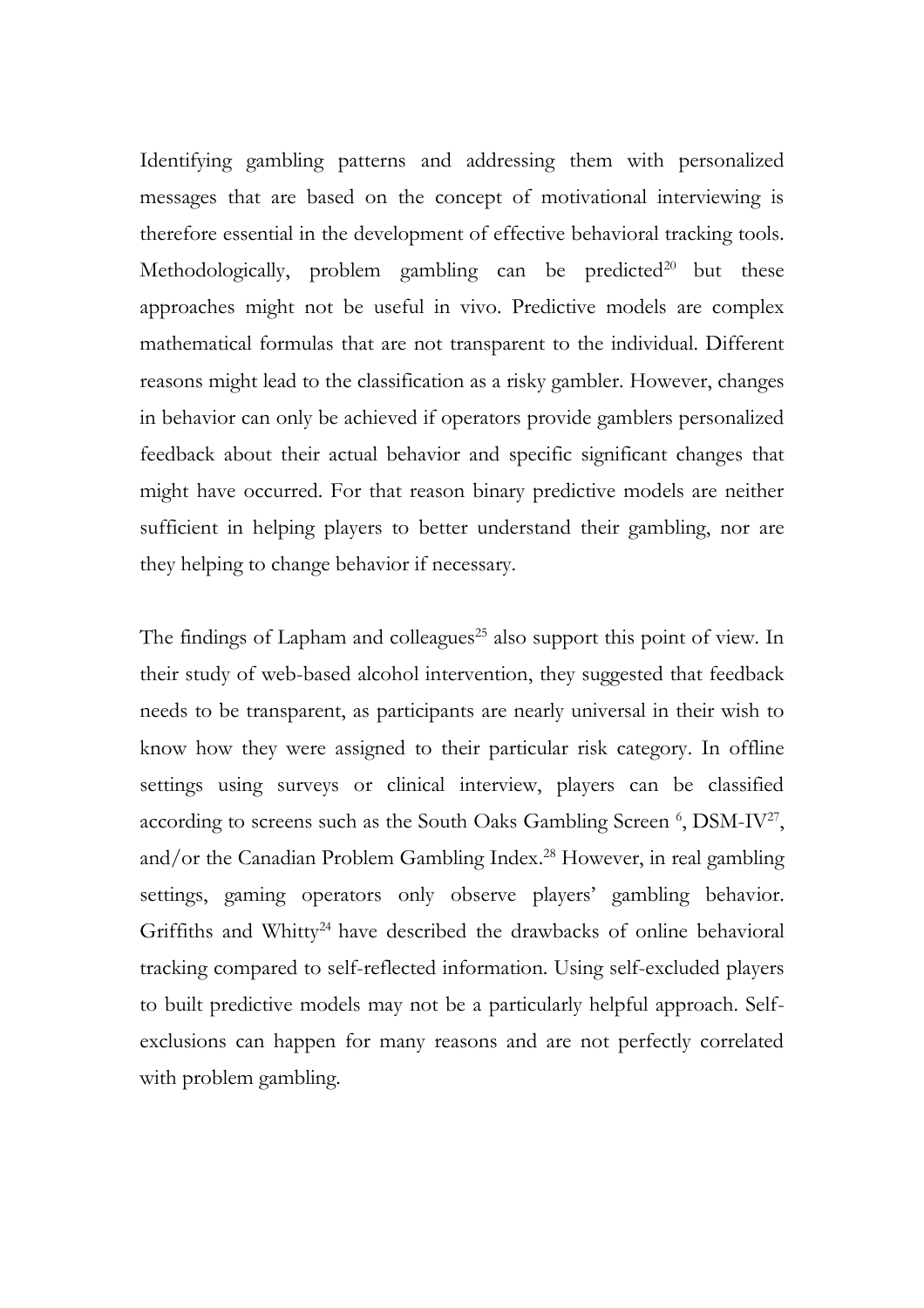To date many online gambling operators have implemented a variety of responsible gaming measures that are helping to keep gambling safe. Age verification processes, player education, mandatory limits as well as the possibility to choose voluntary limits are a few examples of commonly available responsible gaming features. Given the protection that these measures and protocols provide to players, there is perhaps an argument that gaming licenses should only be granted to those companies that have such tools in place (e.g., behavioral tracking software becoming mandatory before a operating license can be granted).

Research has shown that personal feedback is helpful for people in getting gamblers to better understand their behavior and (if necessary) help change. Behavioral tracking opens the door for individual, personalized feedback in online gambling. It could then be used to assign gamblers to specific predescribed groups (e.g., binge gamblers, action-seeking gamblers, or dissociative gamblers) who can then be targeted with appropriate messages. Personalized messages can be developed using the terminology of motivational interviewing. Ultimately, it is important that player feedback is personalized, transparent and motivational, and as research outlined earlier has shown, an entertaining and interactive design appears to correlate with the degree of acceptance by the gambler.

## **References**

- (1) *See*[<http://www.intergameonline.com/i-gaming/news/8660/denmark](http://www.intergameonline.com/i-gaming/news/8660/denmark-extends-online-gambling-licences)[extends-online-gambling-licences](http://www.intergameonline.com/i-gaming/news/8660/denmark-extends-online-gambling-licences)>
- (2) *See* [<http://www.isa-guide.de/isa-gaming/articles/68785.html>](http://www.isa-guide.de/isa-gaming/articles/68785.html)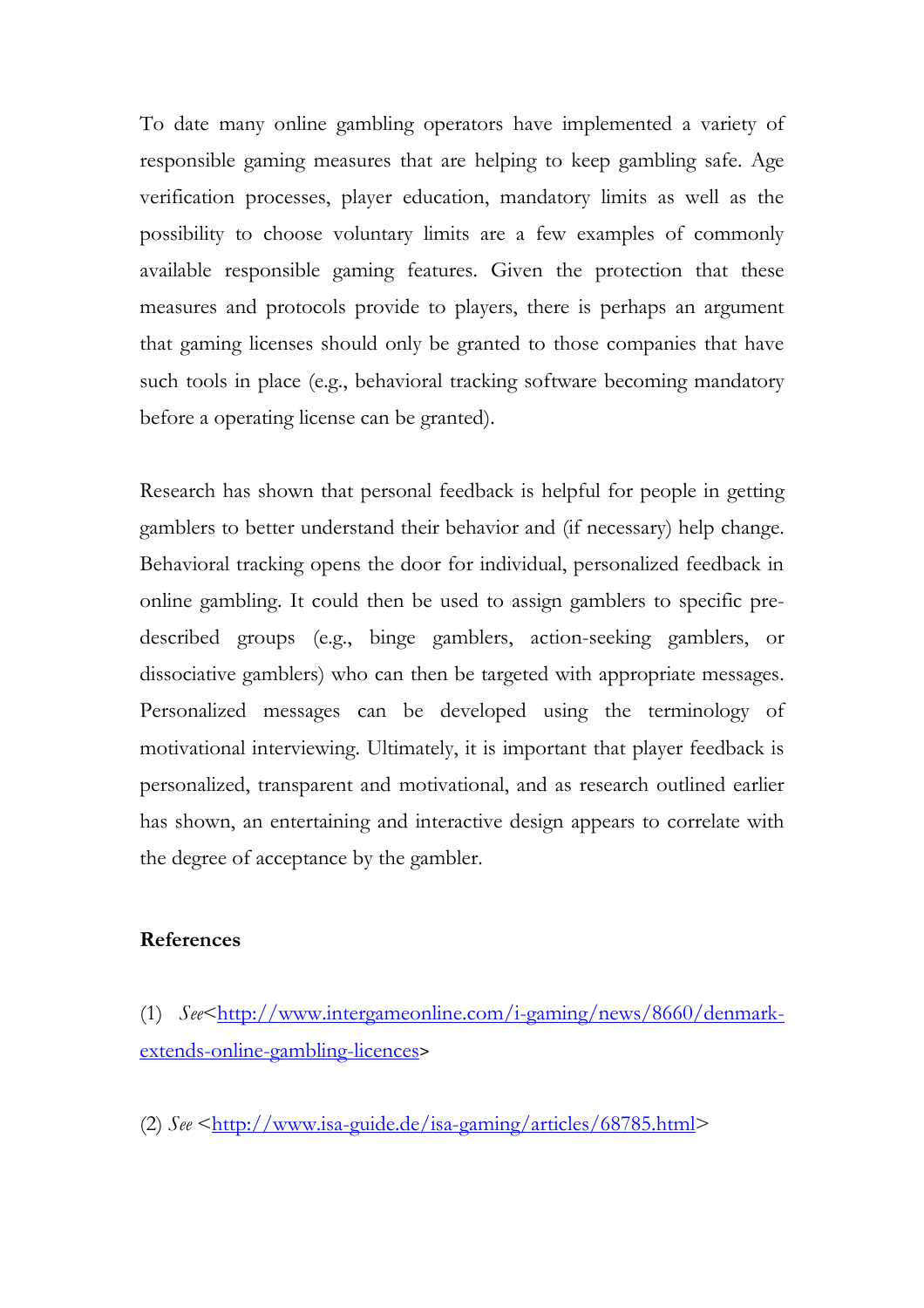(3) *See* [<http://usatoday30.usatoday.com/news/nation/story/2012-06-](http://usatoday30.usatoday.com/news/nation/story/2012-06-28/delaware-online-gambling/55897914/1) [28/delaware-online-gambling/55897914/1>](http://usatoday30.usatoday.com/news/nation/story/2012-06-28/delaware-online-gambling/55897914/1)

(4) See [<http://calvinayre.com/2012/10/15/legal/unlawful-internet](http://calvinayre.com/2012/10/15/legal/unlawful-internet-gambling-enforcement-act-2006/)[gambling-enforcement-act-2006/>](http://calvinayre.com/2012/10/15/legal/unlawful-internet-gambling-enforcement-act-2006/)

(5) M. Auer, & M.D. Griffiths, Limit setting and player choice in most intense online gamblers: An empirical study of online gambling behaviour. JOURNAL OF GAMBLING STUDIES, DOI 10.1007/s10899-012-9332-y (2013)

(6) G. Meyer, T. Hayer, & M.D. Griffiths, PROBLEM GAMING IN EUROPE: CHALLENGES, PREVENTION, AND INTERVENTIONS. New York: Springer (2009)

(7) S.M. Monaghan, Responsible gambling strategies for Internet gambling: The theoretical and empirical base of using pop-up messages to encourage self-awareness. 25 COMPUTERS IN HUMAN BEHAVIOR. 202-207 (2009).

(8) S.M. Monaghan, & A. Blaszczynski, Recall of electronic gaming machine signs: A static versus a dynamic mode of presentation, 20 JOURNAL OF GAMBLING ISSUES. 235–267 (2007).

(9) S.M. Monaghan, & A. Blaszczynski, A, Impact of mode of display and message content of responsible gambling signs for electronic gaming machines on regular gamblers. 26 JOURNAL OF GAMBLING STUDIES. 67–88 (2009).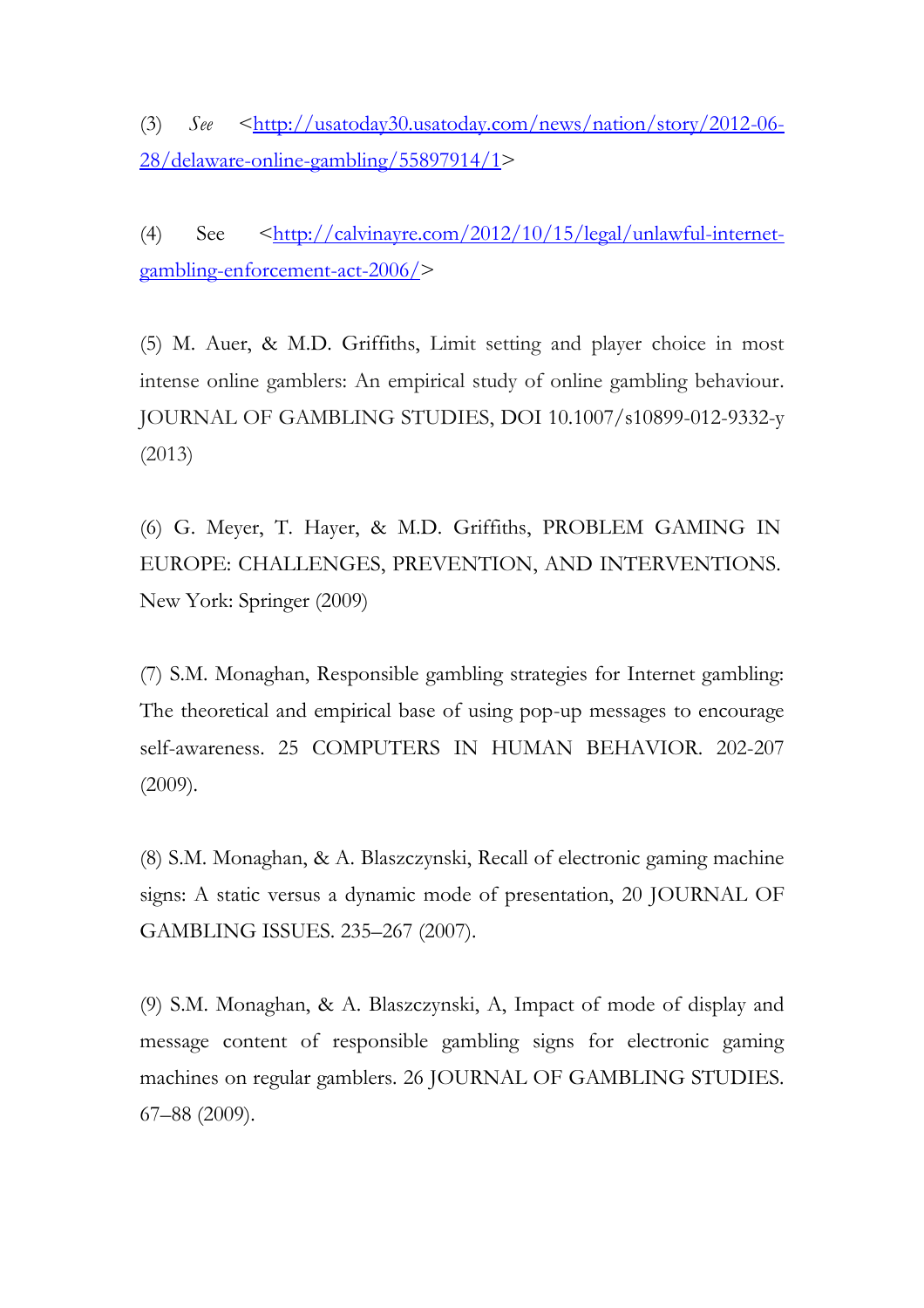(10) S.M. Monaghan, & A. Blaszczynski, Electronic gaming machine warning messages: information versus self-evaluation. 144 JOURNAL OF PSYCHOLOGY: INTERDISCIPLINARY AND APPLIED*.* 83–96 (2010).

(11) W.S. Slutske, T.M. Piasecki, A. Blaszczynski, & N.G. Martin, Pathological gambling recovery in the absence of abstinence. 105 ADDICTION. 2169–2175 (2010).

(12) J.O.P. Prochaska, & J.M. Prochaska, Why don't people change? Why don't continents move? 9 JOURNAL OF PYSCHOTHERAPY INTEGRATION. 83–102 (1991).

(13) J.O.P. Prochaska, & C.C. DiClemente, Stages and process of selfchange of smoking: Toward an integrative model of change. 51 JOURNAL OF CONSULTING AND CLINICAL PSYCHOLOGY. 390–395 (1983).

(14) Miller, W.R., & Rollnick, S. (1991). *Motivational interviewing: Preparing People to Change Addictive Behaviour.* New York: Guilford Press.

(15) A. Dijkstra, H. De Vries, & J. Roijackers, Computerized tayloted feedback to change cognitive determinants of smoking: A Dutch field experiment. 13 HEALTH EDUCATION RESEARCH. 197–206 (1998).

(16) K.M. Diskin, & D. Hodgins, A randomized controlled trial of a single session motivational intervention for concerned gamblers. 47 BEHAVIOUR RESEARCH AND THERAPY. 382–388 (2009)

(17) P. Gooding, & N. Tarrier, A systematic review and meta-analysis of cognitive-behavioural interventions to reduce problem gambling: Hedging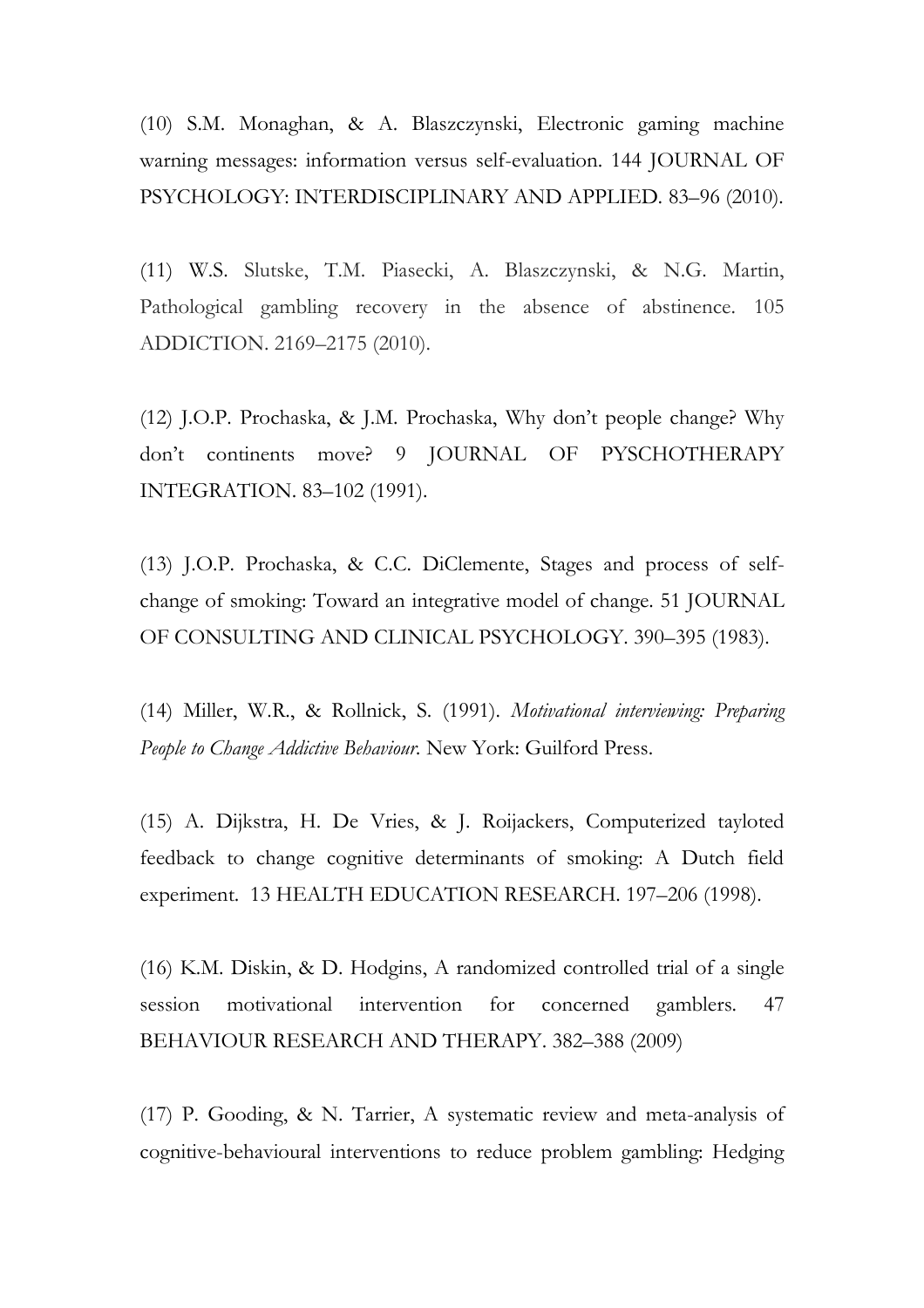our bets? 47 BEHAVIOUR RESEARCH AND THERAPY. 592–607 (2009).

(18) M.K. Steinberg, & D.M. Ziedonis, J.A. Krejci, & T.H. Bradon, Motivational interviewing with personalized feedback: a brief intervention for motivating smokers with schizophrenia to seek treatment for tobacco dependence. 4 JOURNAL OF CONSULTING AND CLINICAL PSYCHOLOGY. 732–738 (2004).

(19) M. Cloutier, R. Ladouceur, & R. Sevigny, Responsible gambling tools: popup messages and pauses on video lottery terminals, 140 JOURNAL OF PSYCHOLOGY: INTERDISCIPLINARY AND APPLIED. 434–438 (2006)

(20) T. Schellink, & T. Schrans. ATLANTIC LOTTERY CORPORATION VIDEO LOTTERY RESPONSIBLE GAMING FEATURE RESEARCH: FINAL REPORT. Halifax, Nova Scotia: Focal Research Consultants (2002).

(21) M.D. Griffiths, A case study of binge problem gambling. 4 INTERNATIONAL JOURNAL OF MENTAL HEALTH AND ADDICTION. 369–376 (2006).

(22) L. Nower & A. Blaszczynski, Binge gambling: a neglected concept. 3 INTERNATIONAL JOURNAL OF GAMBLING STUDIES. 23–36 (2003).

(23) A. Sklar, R. Gupta, & J. Derevensky, Binge gambling behaviours reported by youth in a residential drug treatment setting: A qualitative